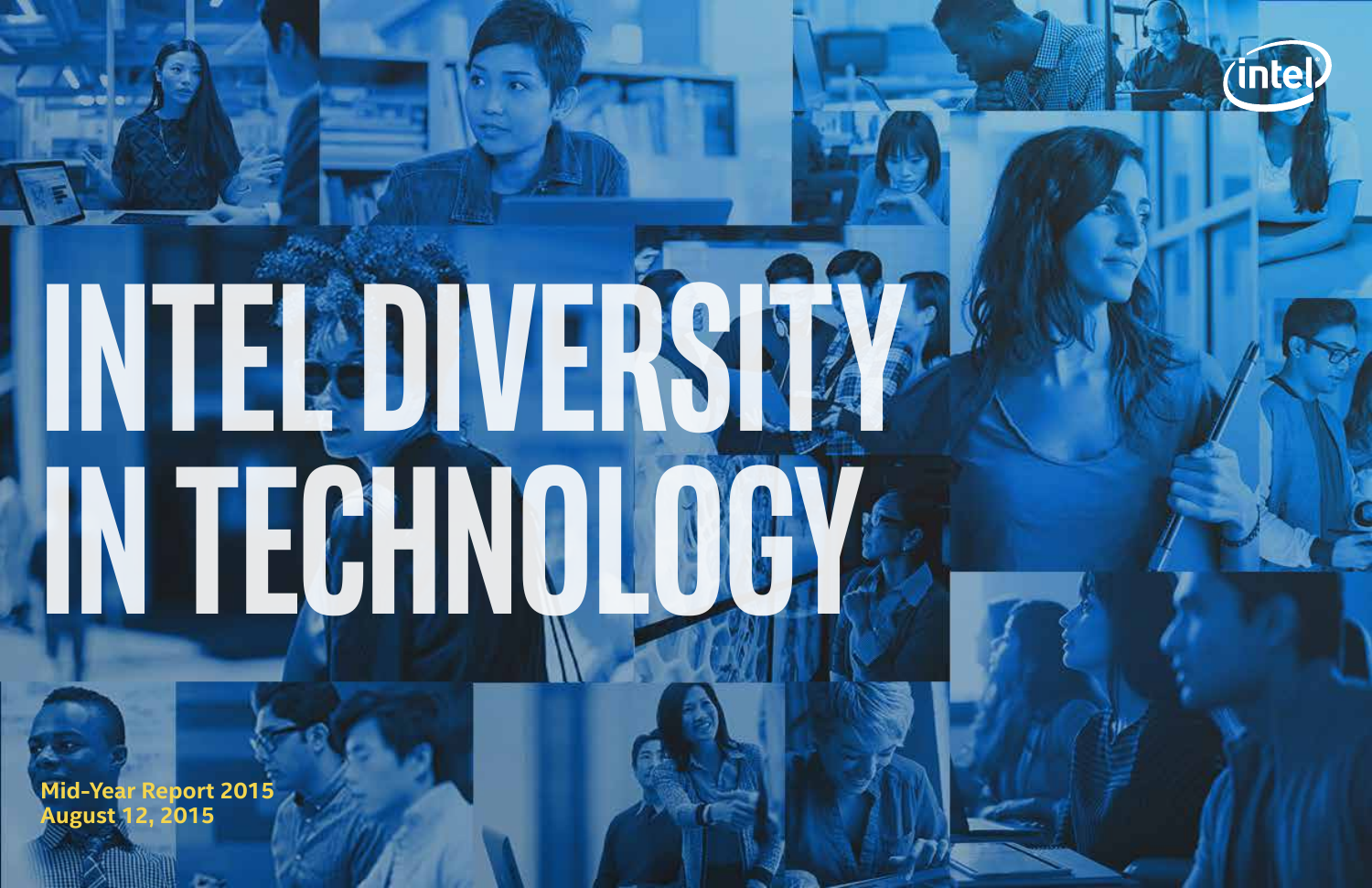| <b>A Letter From Our Executive Team</b>                     | 3              |
|-------------------------------------------------------------|----------------|
| <b>Executive Summary</b>                                    | $\overline{4}$ |
| Our Vision for Diversity and Inclusion in the Tech Industry | 5              |
| <b>Summary of Mid-Year Results</b>                          | 6              |
| <b>Mid-Year Summary by Program</b>                          | 7              |
| Hire a More Diverse Employee Base                           | 8              |
| Reach Full Representation by 2020                           | 9              |
| Grow the Pipeline of Technical Talent                       | 10             |
| Improve Supplier Diversity                                  | 11             |
| <b>Invest in Diverse Businesses</b>                         | 12             |
| Support Women in Gaming                                     | 13             |
| <b>Path Forward</b>                                         | 14             |

2

# **CONTENTS**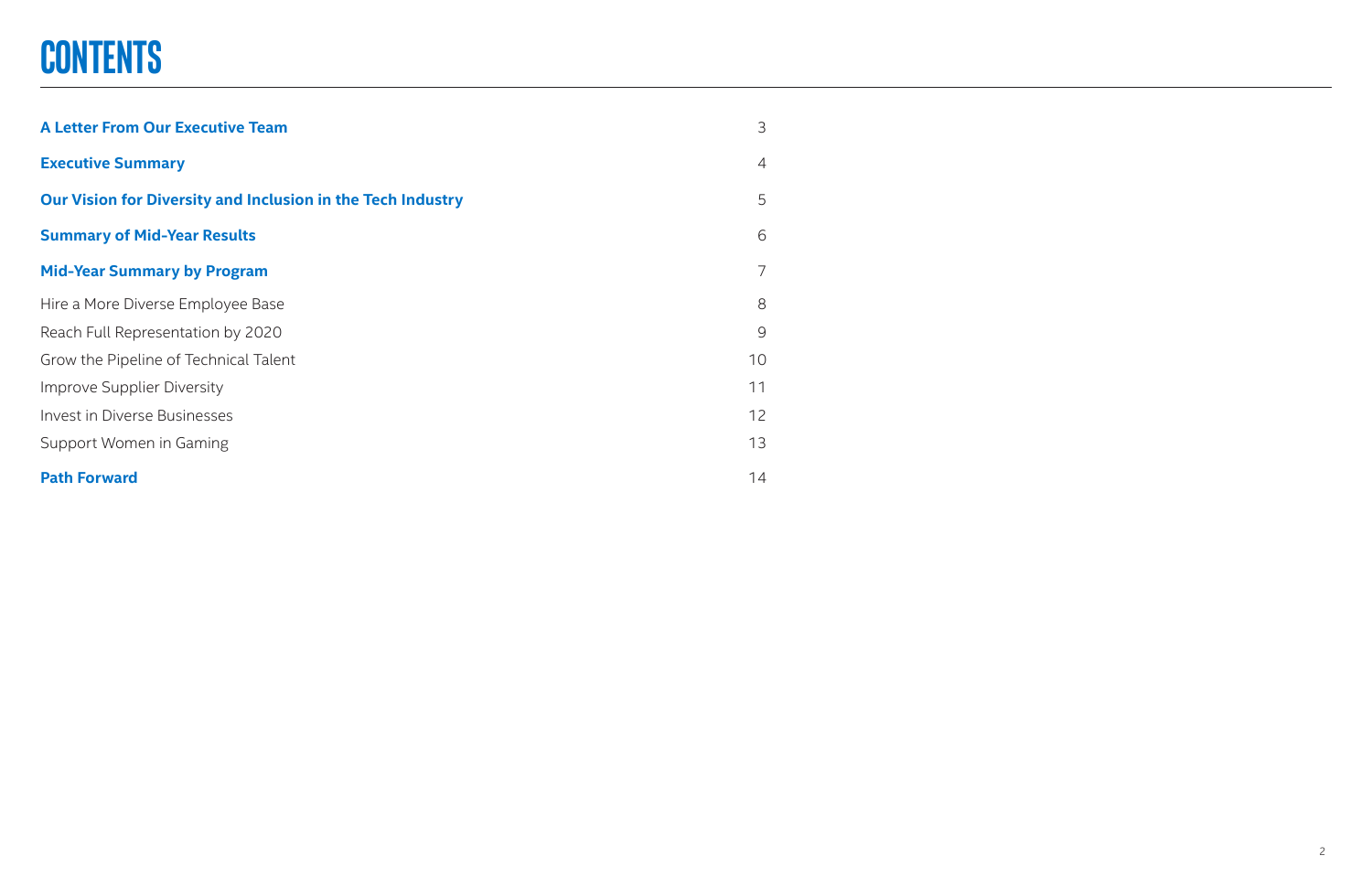# **A LETTER FROM OUR EXECUTIVE TEAM**

We are pleased to share Intel's Diversity in Technology 2015 midyear report, as well as a supplemental **Addendum** that details Intel's workforce in total. Together, these reports summarize results across our workforce demographics and diversity programs, and offer the most comprehensive view of a tech industry's workforce shared publicly to date. We believe this sets a new standard for transparency that is critical to improve both our results and the process to achieve full inclusion in our industry.

In January at the Consumer Electronics Show, Intel made a bold declaration, the first of its kind in the tech industry. We committed to reaching full representation of women and underrepresented minorities in our U.S. workforce by 2020. And, we said we'd invest \$300 million to accelerate diversity and inclusion across the technology industry at large. Since then, we've made additional commitments in support of our Diversity & Inclusion initiative in the areas of supplier spending, venture investing, partnerships, and education.





The first six months of this initiative have been a journey of hard work and learning for our company, from our executive leadership to our employees around the world, and our team leading this effort. We have applied a classic engineering problem-solving approach to this issue, no different from how we solve seemingly impossible technical challenges.

Together, we've made a lot of progress towards our 2020 goal. We are pleased with the entire Intel team's commitment to success: we are making a difference.

We're proud to be part of an incredible force in the technology industry, with many companies stepping in to join this movement and transform our workforces. The collective energy and effort focused on making our industry a more diverse and inclusive one is something we are encouraged to witness.

Through this journey, one thing remains very clear: Intel is "all in" and fully committed to achieving the bold declaration we made to the world back in January. We look forward to keeping you posted on our progress and our learning.



**Brian Krzanich** Chief Executive Officer, Intel Corporation

 $\beta - 2\pi$ 



**Rosalind Hudnell** Chief Diversity Officer, Intel Corporation

fasaí id L. Hadreel

### **Richard Taylor**

SVP, Director of Human Resources, Intel Corporation

| <b>A Letter From Our</b><br><b>Executive Team</b>                            | 3  |
|------------------------------------------------------------------------------|----|
| <b>Executive Summary</b>                                                     | 4  |
| <b>Our Vision for Diversity and</b><br><b>Inclusion in the Tech Industry</b> | 5  |
| <b>Summary of Mid-Year Results</b>                                           | 6  |
| <b>Mid-Year Summary by Program</b>                                           | 7  |
| <b>Hire a More Diverse</b><br><b>Employee Base</b>                           | 8  |
| <b>Reach Full Representation</b><br>by 2020                                  | 9  |
| <b>Grow the Pipeline of</b><br><b>Technical Talent</b>                       | 10 |
| <b>Improve Supplier Diversity</b>                                            | 11 |
| <b>Invest in Diverse Business</b>                                            | 12 |
| <b>Support Women in Gaming</b>                                               | 13 |
| <b>Path Forward</b>                                                          | 14 |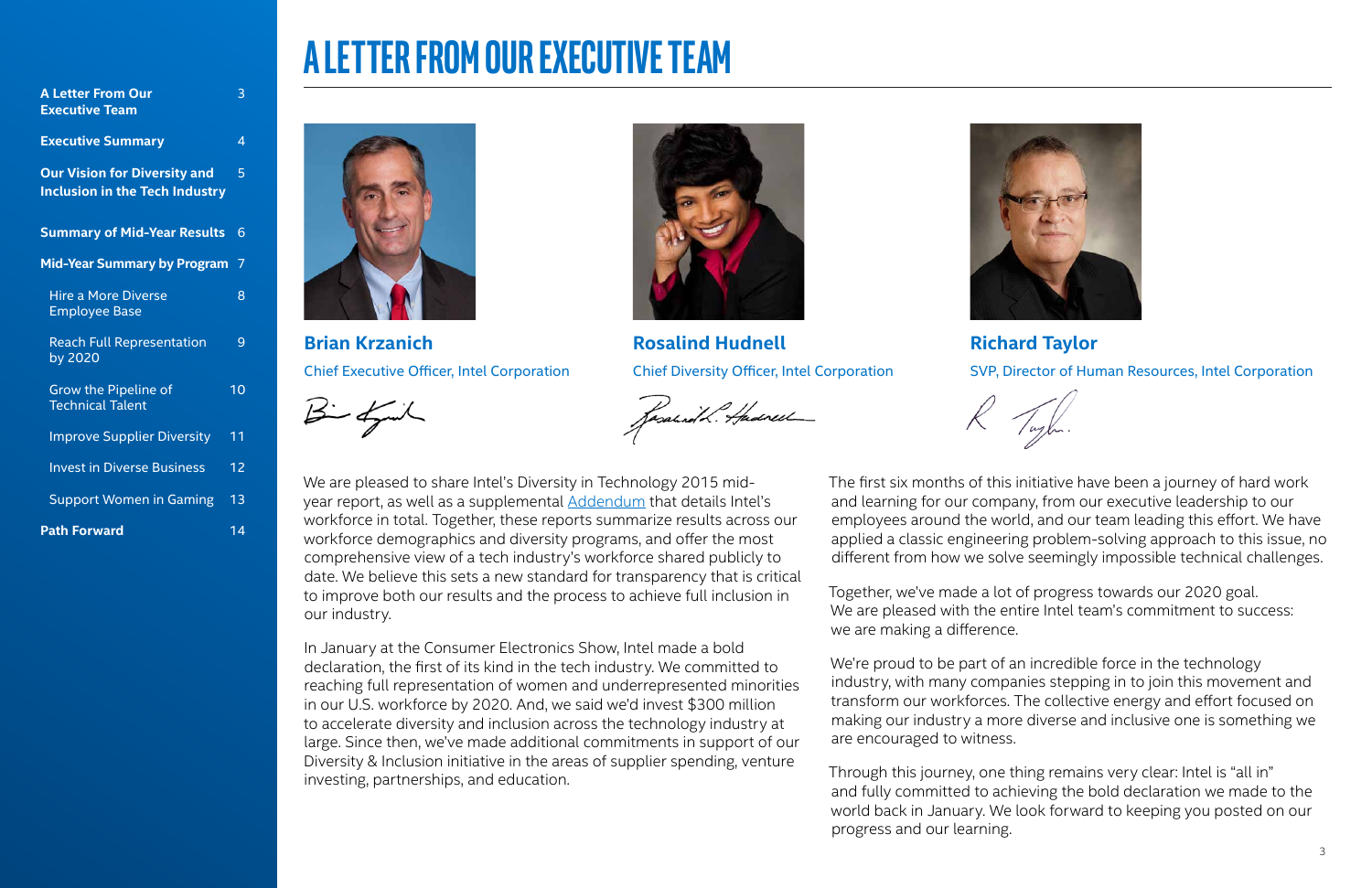### **Executive Summary**

We are pleased to share Intel's Diversity in Technology 2015 mid-year report, as well as a supplemental Addendum that details Intel's workforce in total. These reports summarize results across our workforce demographics and diversity programs overall as part of a comprehensive Diversity and Inclusion Initiative that launched in January of this year.

Our early momentum is strong. Over the past six months, we have achieved our overall annual hiring goal and made progress in retention. We have embraced the bold diversity vision we set ourselves and made headway in improving the pipeline of qualified diverse students and in making the gaming industry more inclusive. We also challenged ourselves to use our spending and capital resources in the area of diverse suppliers and technology startups. In this short period of time, we have made positive, measurable progress across these areas.

Our early strides encourage us, yet we know many challenges remain in achieving our 2020 goals especially with respect to retention of employees, continuing the early momentum on hiring, and working with schools and colleges to increase the number of qualified candidates. We remain convinced that these problems require an industry-wide approach and welcome our industry colleagues in joining us to solve these and other challenges ahead that affect us all.

| Intel currently exceeding overall year 1 hiring goal with 43.3% diversity hires. |              |                 |       |  |  |
|----------------------------------------------------------------------------------|--------------|-----------------|-------|--|--|
|                                                                                  | <b>Hires</b> | <b>Hiring %</b> | Goal  |  |  |
| Total Diverse <sup>2</sup> Counterpart                                           | 1,669        | 56.7%           |       |  |  |
| Total Diverse <sup>2</sup>                                                       | 1,275        | 43.3%           | 40.0% |  |  |
| Women                                                                            | 1,035        | 35.2%           | 31.0% |  |  |
| African American                                                                 | 139          | 4.7%            | 4.4%  |  |  |
| Hispanic                                                                         | 222          | 7.5%            | 8.4%  |  |  |
| Native American                                                                  | 9            | 0.3%            | 0.6%  |  |  |
| Total                                                                            | 2,944        | 100%            |       |  |  |

| Intel currently exceeding o            |
|----------------------------------------|
|                                        |
| Total Diverse <sup>2</sup> Counterpart |
| Total Diverse <sup>2</sup>             |
| Women                                  |
| African American                       |
| Hispanic                               |
| Native American                        |
| <b>Total</b>                           |

| <b>A Letter From Our</b>                                                     | 3               |
|------------------------------------------------------------------------------|-----------------|
| <b>Executive Team</b>                                                        |                 |
| <b>Executive Summary</b>                                                     | 4               |
| <b>Our Vision for Diversity and</b><br><b>Inclusion in the Tech Industry</b> | 5               |
| <b>Summary of Mid-Year Results</b>                                           | 6               |
| <b>Mid-Year Summary by Program</b>                                           | 7               |
| <b>Hire a More Diverse</b><br><b>Employee Base</b>                           | 8               |
| <b>Reach Full Representation</b><br>by 2020                                  | 9               |
| Grow the Pipeline of<br><b>Technical Talent</b>                              | 10              |
| <b>Improve Supplier Diversity</b>                                            | 11              |
| <b>Invest in Diverse Business</b>                                            | 12              |
| <b>Support Women in Gaming</b>                                               | $\overline{13}$ |
| <b>Path Forward</b>                                                          | 14              |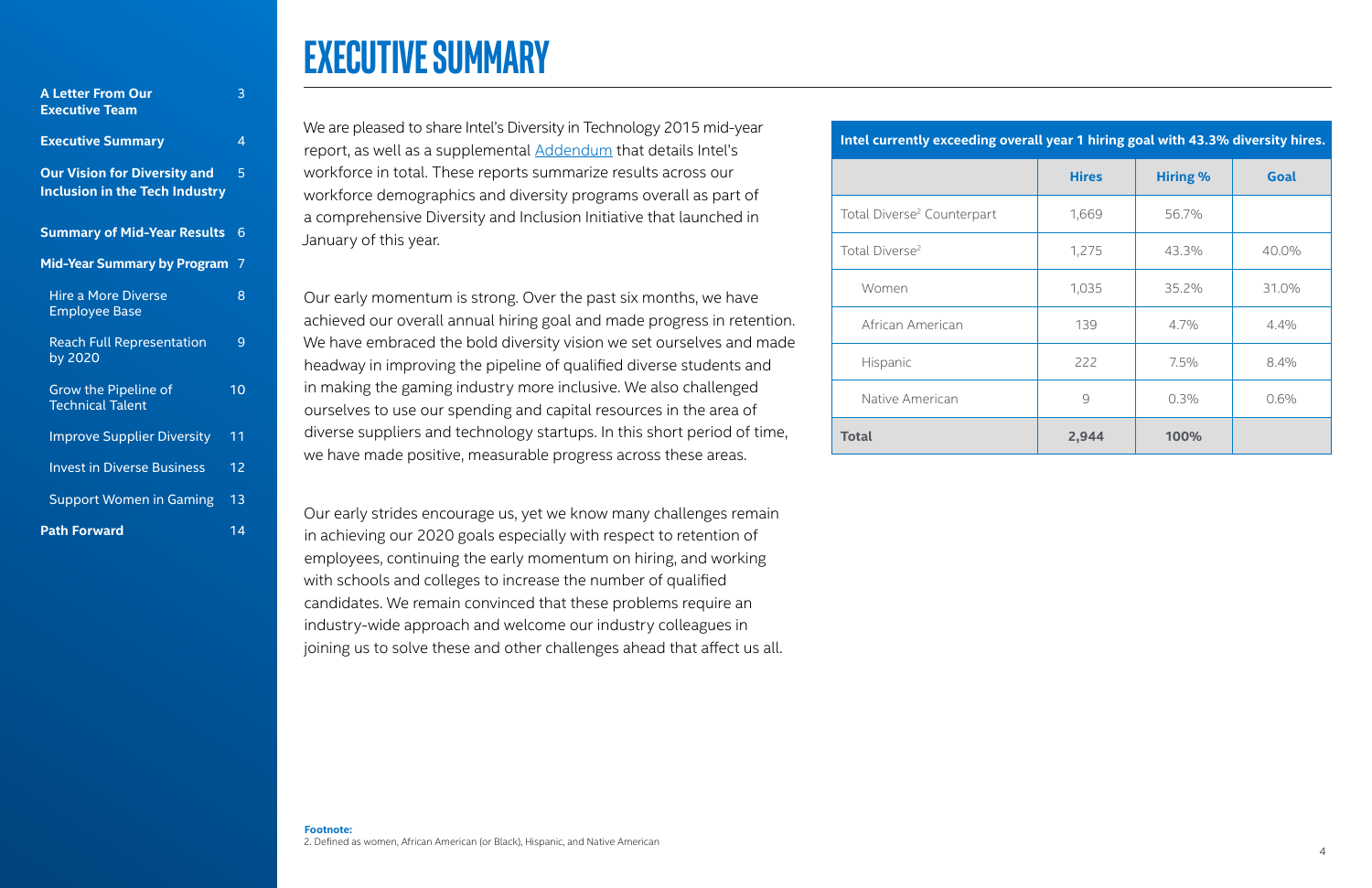# **OUR VISION FOR DIVERSITY AND INCLUSION IN the TECH INDUSTRY**

Diversity at Intel has been a continual journey. We were one of the first to release our EEO1 data in 2002 and led two of the industry's largest studies on Women in Tech to deeply understand the realities of career progression for women in tech. Intel was one of the first to establish Employee Resource Groups and continues to support an extensive, global network of employee communities that reach far beyond our current focus populations, including Asian, LBGTQ, diverse abilities, and veterans.

By the end of 2014, our representation of women, African Americans, Hispanics, and Native Americans was 23.5%, 3.4%, 8.3%, and 0.5%, respectively. At this same time, in leadership<sup>1</sup> levels, our representation of women and underrepresented minorities<sup>3</sup> was 15.4% and 4.8% respectively. This was good progress, but not enough.

- and retention programs
- Grow the pipeline of technical talent for the industry at large
- Improve diversity in our supply chain and vendors
- 
- Invest in diverse entrepreneurs of emerging technologies • Support women in gaming

We are proud to be the first company to publicly commit to a representation goal and an aggressive timeline within which that goal will be achieved. To achieve this goal, we have implemented measurable programs directly tied to compensation for all employees and managers, and we have invested significant executive time in learning how to lead in a diverse and inclusive environment. We believe that this set of leadership actions is among some of the boldest moves yet by a technology company to address lack of diversity in the workplace.

Intel has taken a broad view of diversity and inclusion by committing

to five core programs:

• Achieve full workforce representation through focused hiring

This comprehensive vision reflects Intel's belief that diversity drives better business results and a more vibrant technology industry.

#### **Footnote:**

1. Defined as Vice President and above, Fellow and Senior Fellow

3. Defined as African American (or Black), Hispanic, and Native American

*"We believe that creating a fully diverse and inclusive workplace is fundamental to how we deliver business results. As technology and markets continue to evolve, building and growing a workforce that is fully representative of the customers we serve and communities in which we operate is paramount to our success."* 

 *- Brian Krzanich, Chief Executive Officer, Intel*

| <b>A Letter From Our</b>                                                     | З               |
|------------------------------------------------------------------------------|-----------------|
| <b>Executive Team</b>                                                        |                 |
| <b>Executive Summary</b>                                                     | 4               |
| <b>Our Vision for Diversity and</b><br><b>Inclusion in the Tech Industry</b> | 5               |
| <b>Summary of Mid-Year Results</b>                                           | 6               |
| <b>Mid-Year Summary by Program</b>                                           | 7               |
| <b>Hire a More Diverse</b><br><b>Employee Base</b>                           | 8               |
| <b>Reach Full Representation</b><br>by 2020                                  | 9               |
| Grow the Pipeline of<br><b>Technical Talent</b>                              | 10              |
| <b>Improve Supplier Diversity</b>                                            | 11              |
| <b>Invest in Diverse Business</b>                                            | $\overline{12}$ |
| <b>Support Women in Gaming</b>                                               | 13              |
| <b>Path Forward</b>                                                          | 14              |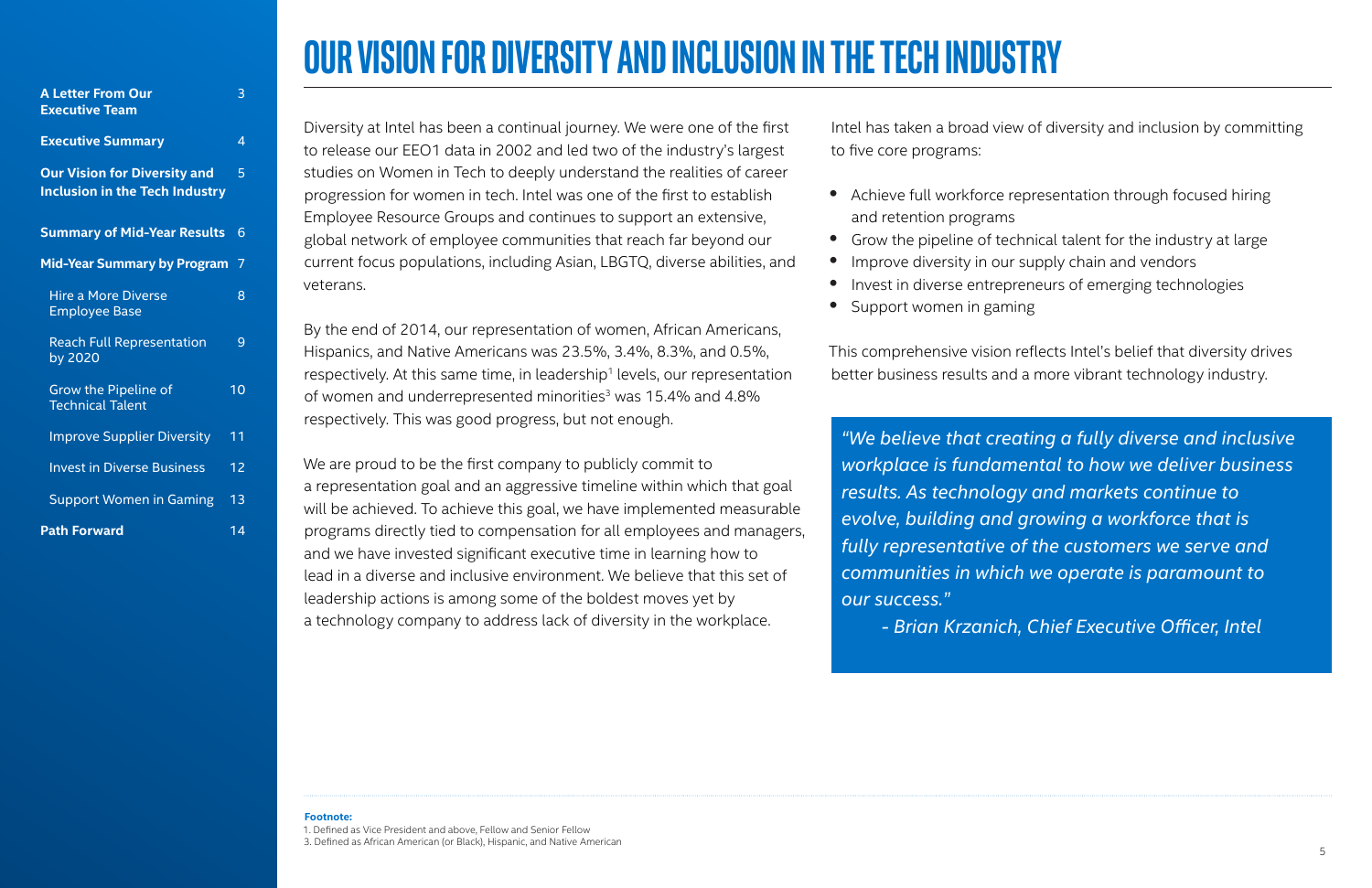# **Summary of Mid-Year Results**

Intel's Diversity and Inclusion initiative is a multi-year journey. And in typical Intel fashion, we have established an aggressive stretch goal by 2020. Our goal for this first year of the initiative is to establish a foundation from which we intend to accelerate progress, in both workforce representation and diversity programs overall.

Despite the challenge to show progress against a very large employee base, in only six months, we are proud to show early, positive momentum towards achieving our long-term goals. Since the end of 2014, we have driven shifts in our employee demographics aligned to the goal of achieving full workforce representation in the U.S. by 2020. Specifically, the following changes in our employee base have been realized:

- This report, together with the **Addendum**, sets a new standard for transparency in workforce demographics and provides a platform for the industry to collaborate on our common problems and drive real results.
- Since December 2014, we have increased our total workforce population of women, African Americans, Hispanics, and Native Americans.
- We have realized increased representation for women and African Americans.
- Women and underrepresented minorities in leadership<sup>1</sup> positions have grown in total workforce population and in representation.

Programmatically, there are also numerous early signs of momentum and positive progress.

• Our hiring efforts have delivered strong results with 35.2% women and 4.7% African Americans relative to 24.1% and 3.5% populations,

• Retention goals are also on track, with retention equal to the majority population for both women and for our underrepresented minority3

• We committed to spending \$1 billion with diverse-owned businesses for Intel's global supply chain by 2020. To date, \$117 million has been committed against a first year goal of \$250 million.

- which exceeds our goal of 40% for 2015.
- respectively.
- populations in total.
- 
- announcement of the Fund in January.

• We formed the Intel Diversity in Technology Fund that represents \$300 million in committed funding to invest in diverse entrepreneurs, grow the tech pipeline, invest in women in gaming, and drive innovative hiring and retention programs. To date, \$29.5 million has been committed, including \$17 million for four equity deals that Intel has closed. There have been well over 1,200 inquiries received and vetted since the original

| Changes in Intel's U.S. Workforce Representation for Women and Underrepresented Minorities <sup>3,4</sup> |               |                  |                                        |                          |  |  |  |
|-----------------------------------------------------------------------------------------------------------|---------------|------------------|----------------------------------------|--------------------------|--|--|--|
|                                                                                                           | December 2014 | <b>July 2015</b> | % Representation in<br><b>December</b> | % Representation in July |  |  |  |
| Women                                                                                                     | 11,836        | 12,916           | 23.5%                                  | 24.1%                    |  |  |  |
| African American or Black                                                                                 | 1,734         | 1,878            | 3.4%                                   | 3.5%                     |  |  |  |
| Hispanic                                                                                                  | 4,199         | 4,454            | 8.3%                                   | 8.3%                     |  |  |  |
| Native American                                                                                           | 251           | 266              | 0.5%                                   | 0.5%                     |  |  |  |
| Leadership <sup>1</sup>                                                                                   |               |                  |                                        |                          |  |  |  |
| Women                                                                                                     | 51            | 68               | 15.4%                                  | 17.1%                    |  |  |  |
| Underrepresented<br>Minorities <sup>3</sup>                                                               | 16            | 24               | 4.8%                                   | $6.0\%$                  |  |  |  |

• We are currently tracking to 43.3% diverse<sup>2</sup> hires in the United States,

#### **Footnote:**

1. Defined as Vice President and above, Fellow and Senior Fellow

2. Defined as women, African American (or Black), Hispanic, and Native American.

3. Defined as African American (or Black), Hispanic, and Native American.

4. Data reflects the integration of McAfee into Intel processes, systems and structure as McAfee is no longer considered a subsidiary. The overall effect of McAfee was close to neutral. There was a 0.2% improvement in overall female representation and a 0.1% reduction in overall Hispanic representation.

McAfee driven increases Overall: Women (800), Hispanic (215), Black (127), Native American (11)

McAfee driven increases Leadership: Women (1), Hispanic (3), Black (0), Native American (0)

| <b>A Letter From Our</b>                                                     | 3  |
|------------------------------------------------------------------------------|----|
| <b>Executive Team</b>                                                        |    |
| <b>Executive Summary</b>                                                     | 4  |
| <b>Our Vision for Diversity and</b><br><b>Inclusion in the Tech Industry</b> | 5  |
| <b>Summary of Mid-Year Results</b>                                           | 6  |
| <b>Mid-Year Summary by Program</b>                                           | 7  |
| <b>Hire a More Diverse</b><br><b>Employee Base</b>                           | 8  |
| <b>Reach Full Representation</b><br>by 2020                                  | 9  |
| Grow the Pipeline of<br><b>Technical Talent</b>                              | 10 |
| <b>Improve Supplier Diversity</b>                                            | 11 |
| <b>Invest in Diverse Business</b>                                            | 12 |
| <b>Support Women in Gaming</b>                                               | 13 |
| <b>Path Forward</b>                                                          | 14 |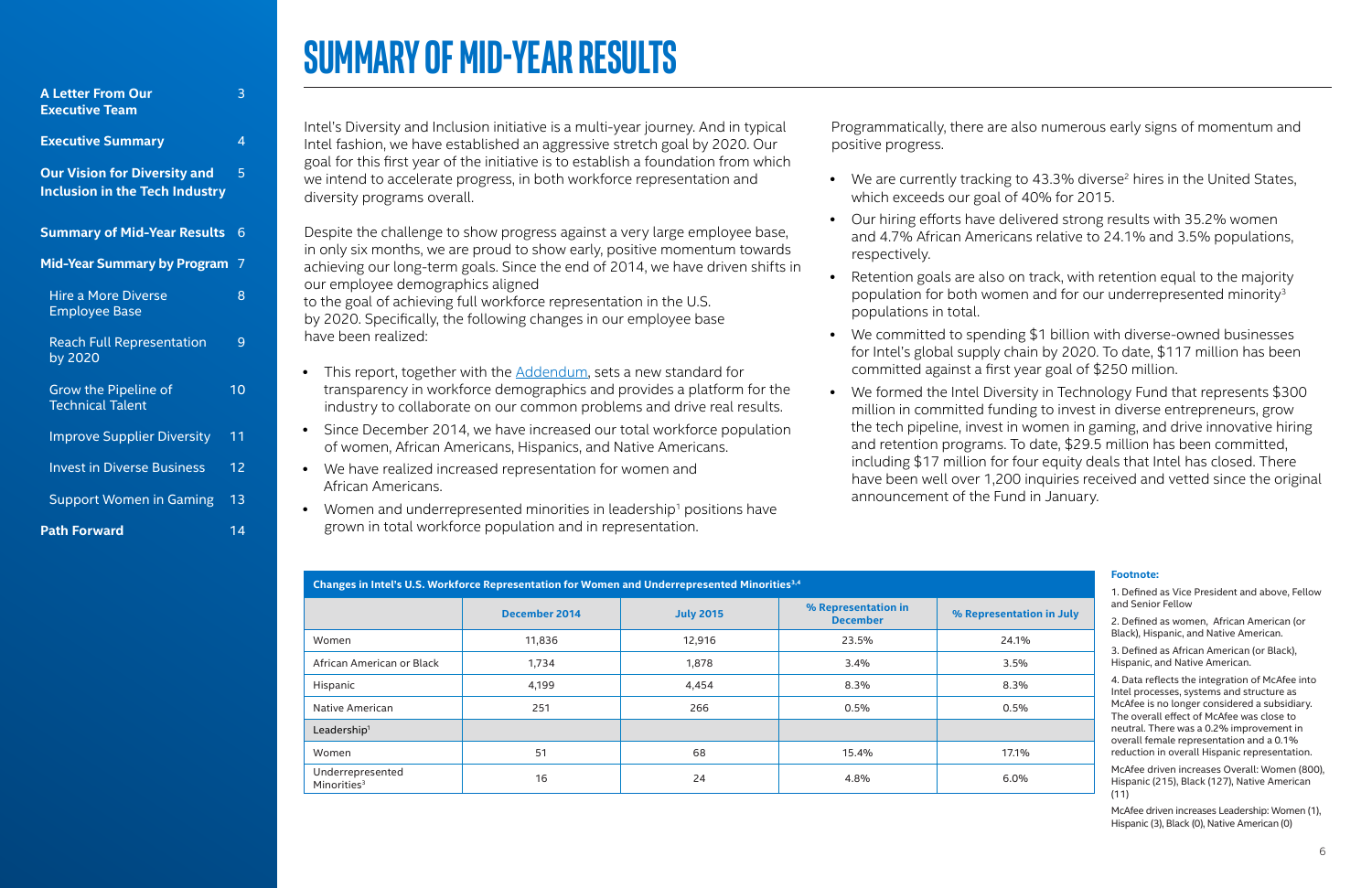### **Mid-Year Summary by Program**

Intel is a data-driven company. We have a long history of setting aggressive goals, and establishing internal methods of accountability to drive towards those goals. Our commitment to diversity is no different. We have established measurable programs to track progress across all of our five core programs.

### **Monitoring and Accountability**

Monitoring and accountability are two foundational strengths of Intel's culture. We monitor all new hires and employee exits from Intel via a dashboard which tracks progress for women and underrepresented minorities compared to their majority counterparts within each Intel business group and organization. This Dashboard is distributed weekly to the CEO and the executive team, and regularly distributed to Intel Vice Presidents and Fellows. Also included in the Diversity Dashboard is a summary of progress on key programs and investments.

Hiring goals are part of the Annual Performance Bonus for all employees, a cornerstone of Intel's compensation program. The hiring goal for 2015 is 40% of new hires are diverse and the retention goal is set as exits from Intel are equal to or less than the majority of the population.

| <b>A Letter From Our</b><br><b>Executive Team</b>                            | З  |
|------------------------------------------------------------------------------|----|
| <b>Executive Summary</b>                                                     | 4  |
| <b>Our Vision for Diversity and</b><br><b>Inclusion in the Tech Industry</b> | 5  |
| <b>Summary of Mid-Year Results</b>                                           | 6  |
| <b>Mid-Year Summary by Program</b>                                           | 7  |
| <b>Hire a More Diverse</b><br><b>Employee Base</b>                           | 8  |
| <b>Reach Full Representation</b><br>by 2020                                  | 9  |
| Grow the Pipeline of<br><b>Technical Talent</b>                              | 10 |
| <b>Improve Supplier Diversity</b>                                            | 11 |
| <b>Invest in Diverse Business</b>                                            | 12 |
| <b>Support Women in Gaming</b>                                               | 13 |
| <b>Path Forward</b>                                                          | 14 |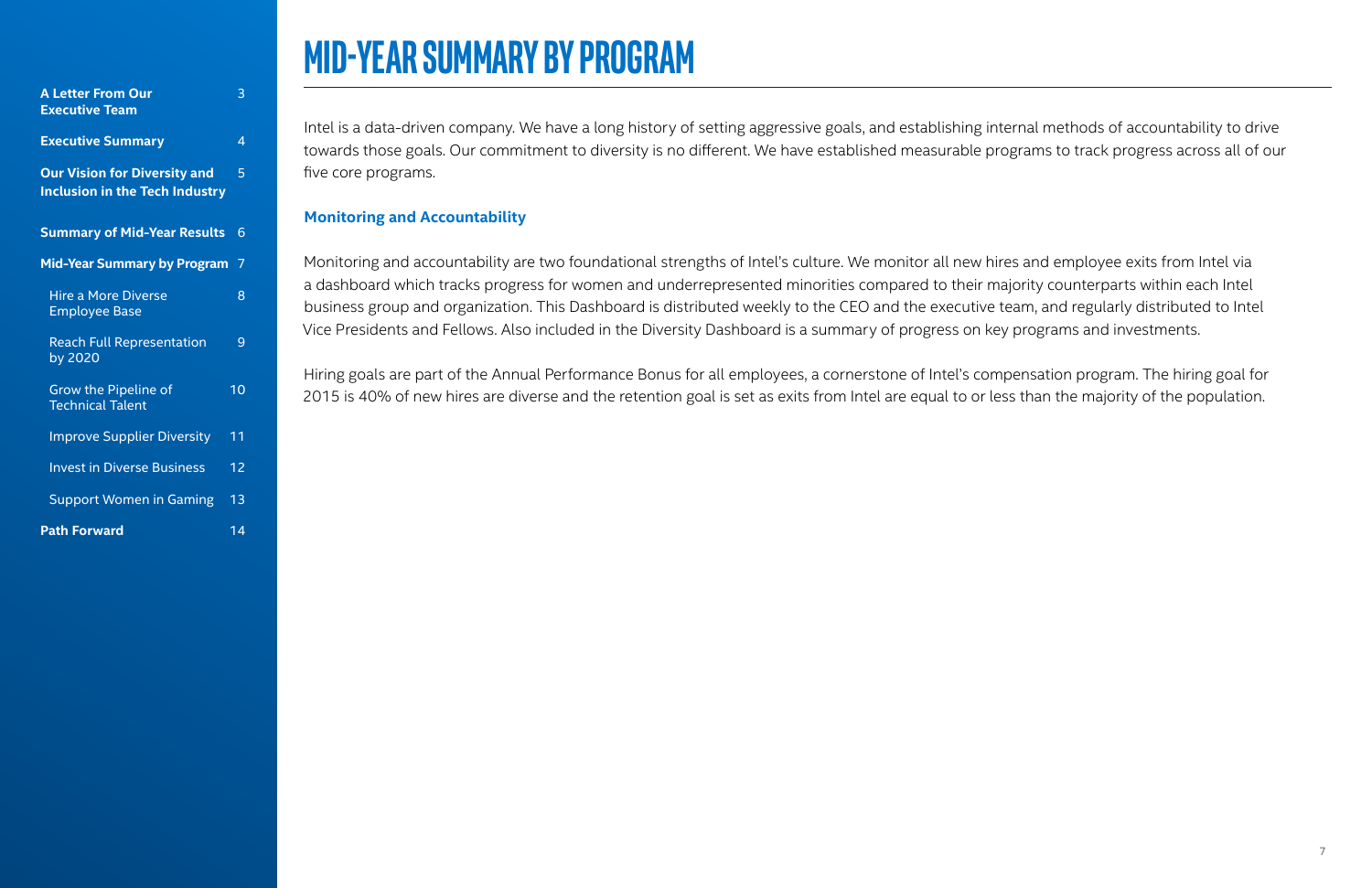#### **Hire a More Diverse Employee Base**

Our 2015 hiring goal is that 40% of our new employees will be diverse<sup>2</sup>. These candidates are some of the most competitive talent to secure and graduation rates in the skills and degrees for which we hire are low, so we are pleased that we are currently exceeding this goal with 43.3% of our new hires to date being diverse. Of the new employees Intel hired for the first half of 2015, 35% were women, 4.7% were African American (Black), 7.5% were Hispanic, and 0.3% were Native American. For women and African Americans, we are hiring at rates well above current workforce representation.

To balance hiring, we have increased focus on advancing our inclusive culture by utilizing fair processes and practices, such as rigorous reviews of annual appraisal parity and pay audits, as well as by increasing investments in our manager and leader capabilities to ensure that the unique skills and experiences of our entire workforce are fully leveraged. These programs inspire an inclusive and collaborative community and a vibrant culture in which our employees thrive. We also recognize that with a diverse workforce comes a need for diverse benefits. To meet this need, we support of all of our employees through offering customized services, benefits, and resources that are suited to individual needs, which vary throughout their lives.

### **Mid-Year Summary by Program**

#### **Footnote:**

2. Defined as women, African American (or Black), Hispanic, and Native American

5. Defined as Grades 10-11, the top 6.7% of the U.S. workforce under VP and Fellows



| <b>A Letter From Our</b>                                                     | 3               |
|------------------------------------------------------------------------------|-----------------|
| <b>Executive Team</b>                                                        |                 |
| <b>Executive Summary</b>                                                     | 4               |
| <b>Our Vision for Diversity and</b><br><b>Inclusion in the Tech Industry</b> | 5               |
| <b>Summary of Mid-Year Results</b>                                           | 6               |
| <b>Mid-Year Summary by Program</b>                                           | 7               |
| <b>Hire a More Diverse</b><br><b>Employee Base</b>                           | 8               |
| <b>Reach Full Representation</b><br>by 2020                                  | 9               |
| <b>Grow the Pipeline of</b><br><b>Technical Talent</b>                       | 10              |
| <b>Improve Supplier Diversity</b>                                            | 11              |
| <b>Invest in Diverse Business</b>                                            | $\overline{12}$ |
| <b>Support Women in Gaming</b>                                               | 13              |
| <b>Path Forward</b>                                                          | 14              |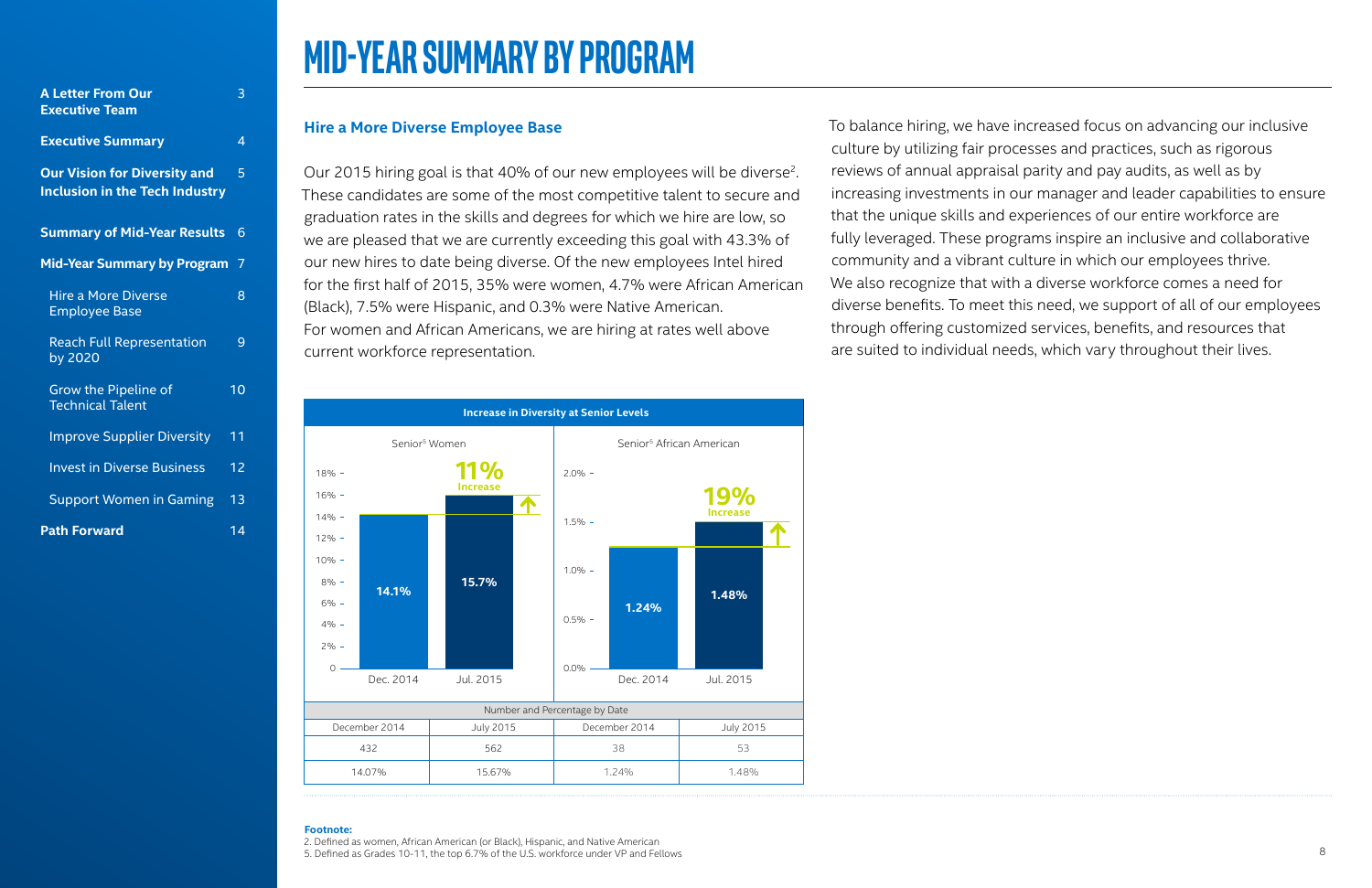#### **Reach Full Representation by 2020**

The foundation of Intel's commitment to diversity is the stated goal to achieve full representation of women and underrepresented minorities<sup>3</sup> in Intel's U.S. workforce by 2020. Full representation will be achieved when Intel's workforce is representative of the talent available in the U.S. This also includes a more balanced representation in senior leadership and our Board of Directors. In order to measure our progress, Intel sets market availability goals for the jobs for which we hire. These goals are based upon the talent pool that is currently available with the skills and degrees needed in our workforce. We periodically conduct in-depth availability studies to ensure that our goals are accurate. Data scientists use a combination of data from resources such as the National Center for Education Statistics, U.S. Census Bureau and Intel's own internal workforce available for progression to determine the market availability.

This table summarizes progress toward market availability<sup>6</sup> for the strategic populations we are focused on: women, African Americans (Black), Hispanics, and Native Americans.

Approximately 85% of our workforce is technical. We believe it is critical to reflect the nature of our business and the demands of the technology industry in our workforce demographics. We are working with the Anita Borg Institute and the Information Technology Industry Council (ITIC) to define the industry gold standard for a diverse technical workforce. Our intention is to measure ourselves against this workforce diversity standard for our year-end reporting. We have also committed to work with the Anita Borg Institute and the ITIC to share and refine this workforce diversity standard with the technology industry at large.

To this end, the table below summarizes Intel's U.S. workforce for gender and for underrepresented minorities<sup>3</sup>, across the career grade bands and for technical vs. non-technical positions.

### **Mid-Year Summary by Program**

| U.S. Workforce Representation as of July 2015                                                                                                                                                                                    |                                |                       |                            |                       |                                                                                                                                                                                                                                                        |                     |                  |                     |            |
|----------------------------------------------------------------------------------------------------------------------------------------------------------------------------------------------------------------------------------|--------------------------------|-----------------------|----------------------------|-----------------------|--------------------------------------------------------------------------------------------------------------------------------------------------------------------------------------------------------------------------------------------------------|---------------------|------------------|---------------------|------------|
|                                                                                                                                                                                                                                  |                                | <b>Technical</b>      |                            | <b>Non Technical</b>  |                                                                                                                                                                                                                                                        | <b>Career Stage</b> |                  |                     |            |
|                                                                                                                                                                                                                                  | Total U.S.<br><b>Workforce</b> | <b>Representation</b> | <b>Market Availability</b> | <b>Representation</b> | <b>Market Availability</b>                                                                                                                                                                                                                             | <b>Early Grade</b>  | <b>Mid Grade</b> | <b>Senior Grade</b> | Leadership |
| Gender                                                                                                                                                                                                                           |                                |                       |                            |                       |                                                                                                                                                                                                                                                        |                     |                  |                     |            |
| Female                                                                                                                                                                                                                           | 24.1%                          | 19.4%                 | 22.7%                      | 50.0%                 | 50.4%                                                                                                                                                                                                                                                  | 27.2%               | 22.7%            | 15.7%               | 17.1%      |
| Male                                                                                                                                                                                                                             | 75.9%                          | 80.5%                 | @MA                        | 50.0%                 | @MA                                                                                                                                                                                                                                                    | 72.7%               | 77.2%            | 84.3%               | 82.9%      |
| <b>Ethnicity</b>                                                                                                                                                                                                                 |                                |                       |                            |                       |                                                                                                                                                                                                                                                        |                     |                  |                     |            |
| Black or African American                                                                                                                                                                                                        | 3.5%                           | $3.3\%$               | 4.5%                       | 4.3%                  | 5.0%                                                                                                                                                                                                                                                   | 4.9%                | 2.7%             | 1.5%                | 2.3%       |
| Hispanic                                                                                                                                                                                                                         | 8.3%                           | 8.0%                  | 8.4%                       | $9.9\%$               | 10.0%                                                                                                                                                                                                                                                  | 12.3%               | 5.8%             | 3.8%                | 3.5%       |
| Native American                                                                                                                                                                                                                  | 0.5%                           | 0.5%                  | $0.6\%$                    | $0.5\%$               | @MA                                                                                                                                                                                                                                                    | $0.8\%$             | $0.2\%$          | $0.4\%$             | 0.3%       |
| Increase in representation of 0.2% or greater since December 2014<br>Increase in representation between 0.1% and 0.2% since December 2014<br>$\Box$ Increase less than 0.1% or no increase in representation since December 2014 |                                |                       |                            |                       | Numbers may not add to 100% due to rounding, or uncategorized employees<br>Calculations regarding market availability and progress against market availability changes<br>continuously as a result of changes in the composition of Intel's workforce. |                     |                  |                     |            |
| Decrease in representation since December 2014                                                                                                                                                                                   |                                |                       |                            |                       |                                                                                                                                                                                                                                                        |                     |                  |                     |            |

| <b>A Letter From Our</b>                                                     | 3  |
|------------------------------------------------------------------------------|----|
| <b>Executive Team</b>                                                        |    |
| <b>Executive Summary</b>                                                     | 4  |
| <b>Our Vision for Diversity and</b><br><b>Inclusion in the Tech Industry</b> | 5  |
| <b>Summary of Mid-Year Results</b>                                           | 6  |
| <b>Mid-Year Summary by Program</b>                                           | 7  |
| <b>Hire a More Diverse</b><br><b>Employee Base</b>                           | 8  |
| <b>Reach Full Representation</b><br>by 2020                                  | 9  |
| Grow the Pipeline of<br><b>Technical Talent</b>                              | 10 |
| <b>Improve Supplier Diversity</b>                                            | 11 |
| <b>Invest in Diverse Business</b>                                            | 12 |
| <b>Support Women in Gaming</b>                                               | 13 |
| <b>Path Forward</b>                                                          | 14 |

#### **Footnote:**

3. Defined as African American (or Black), Hispanic, and Native American

6. Calculations regarding market availability and progress against market availability changes continuously as a result of changes in the composition of Intel's workforce.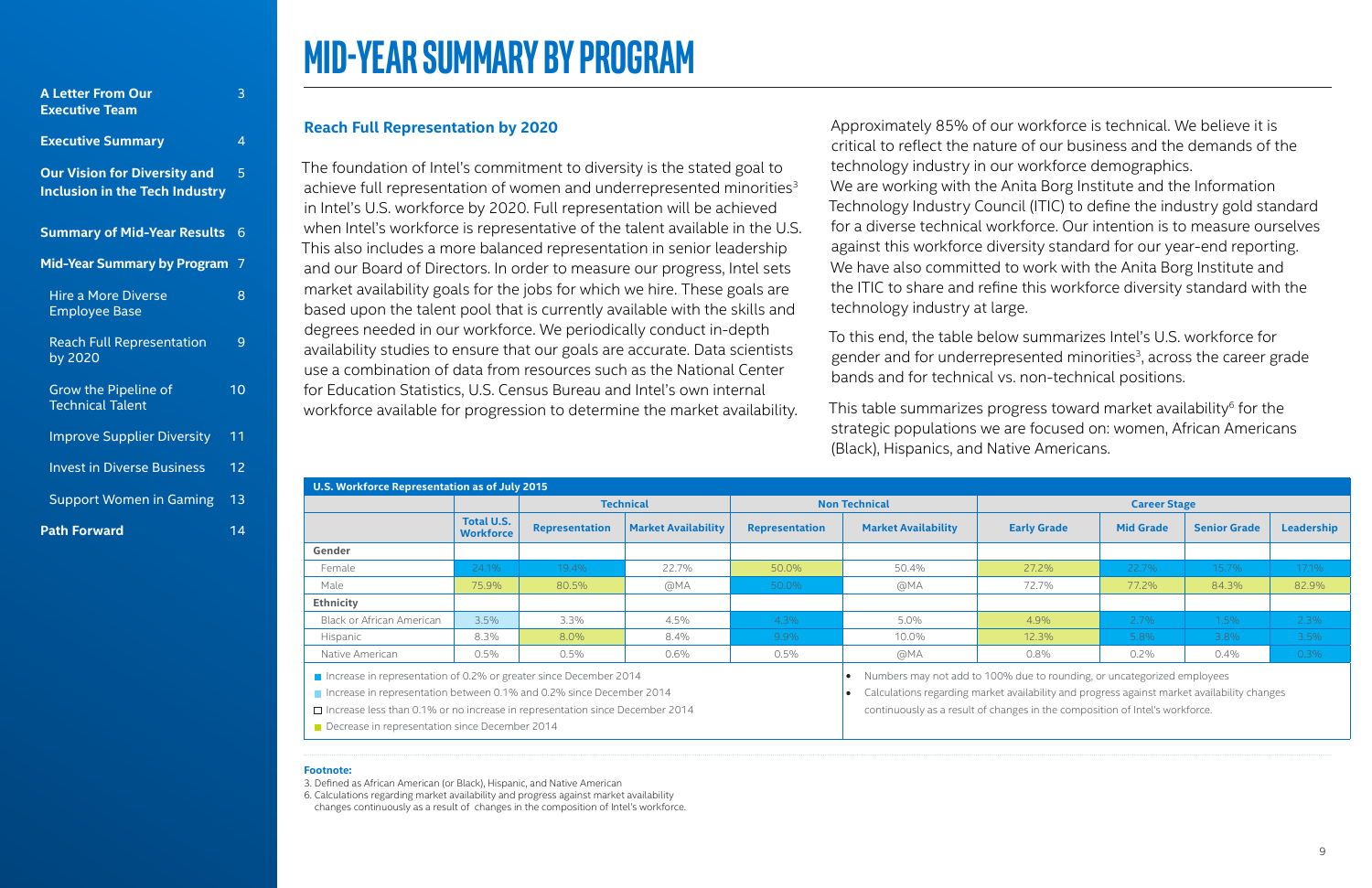### **Grow the Pipeline of Technical Talent**

Intel and the Oakland Unified School District have signed a Memorandum of Understanding to invest \$5 million over the next five years to implement a change in the education system to increase the number of students graduating from college with technical degrees in Computer Science and Engineering. Our aim is to increase the number of these students graduating with these technical degrees from 100 to 600 over the next five years.

To facilitate this goal, Intel has entered into agreements with the National GEM Consortium and Georgia Tech to increase scholarship funding to underrepresented populations overall and specifically to provide Oakland students with early exposure to engineering via summer immersion programs.

Intel will also focus volunteer efforts to bring local Intel employees into the classrooms as teachers, mentors, project coaches, and technical experts. Intel will closely monitor and support students from Oakland who enter into technical degrees and on successful completion will offer them employment.

Our aim is to identify at least one key program per major Intel site in the U.S. and bring the same effort and focus to bear as we have done with the Oakland school district.

### **Mid-Year Summary by Program**

"We look forward to really creating a national model right here in Oakland that shows how to build 21st century pathways to help students from all backgrounds excel in their careers, particularly careers in computer science and engineering."

- Antwan Wilson, Superintendent of the Oakland Unified School District



| <b>A Letter From Our</b>                                                          | 3  |
|-----------------------------------------------------------------------------------|----|
| <b>Executive Team</b>                                                             |    |
| <b>Executive Summary</b>                                                          | 4  |
| 5<br><b>Our Vision for Diversity and</b><br><b>Inclusion in the Tech Industry</b> |    |
| <b>Summary of Mid-Year Results</b>                                                | 6  |
| <b>Mid-Year Summary by Program</b>                                                | 7  |
| <b>Hire a More Diverse</b><br><b>Employee Base</b>                                | 8  |
| <b>Reach Full Representation</b><br>by 2020                                       | 9  |
| Grow the Pipeline of<br><b>Technical Talent</b>                                   | 10 |
| <b>Improve Supplier Diversity</b>                                                 | 11 |
| <b>Invest in Diverse Business</b>                                                 | 12 |
| <b>Support Women in Gaming</b>                                                    | 13 |
| <b>Path Forward</b>                                                               | 14 |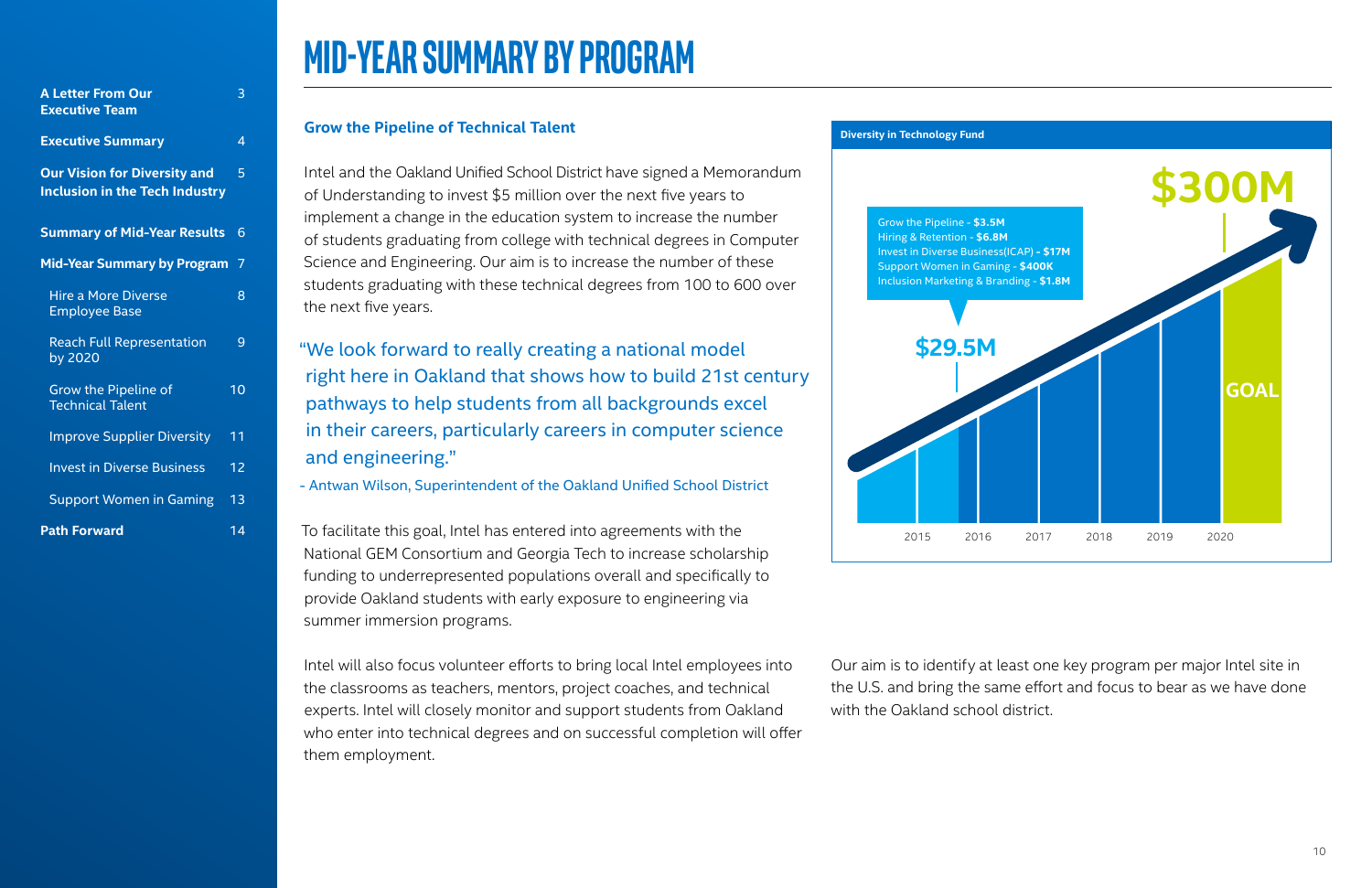#### **Improve Supplier Diversity**

We have committed to spend \$1 billion in annual spending by 2020 with diverse-owned businesses across the supply chain. Our 2015 goal is \$250 million in spending, which represents a 67% increase from our 2014 spending of \$150M. To date, Intel has spent \$117 million with diverse-owned businesses.

We are tracking approximately \$600 million in diverse supplier spending, with opportunities primarily in the Indirect Services segment. While Indirect Services is important for our corporation to operate, it is not core to our industry. Therefore, we have also committed to developing more diverse businesses in technology, where there is less representation, by collaborating with our Intel Capital partners. In this way, we will expand the presence of qualified diverse suppliers in our base and increase representation in the tech sector through supplier development and mentoring initiatives.

We will also encourage our large suppliers to maximize inclusion of diverse-owned businesses and expand diversity into broader areas of the supply chain through strategic alliances.

### **Mid-Year Summary by Program**



| <b>A Letter From Our</b>                                                     | 3  |
|------------------------------------------------------------------------------|----|
| <b>Executive Team</b>                                                        |    |
| <b>Executive Summary</b>                                                     | 4  |
| <b>Our Vision for Diversity and</b><br><b>Inclusion in the Tech Industry</b> | 5  |
| <b>Summary of Mid-Year Results</b>                                           | 6  |
| <b>Mid-Year Summary by Program</b>                                           | 7  |
| <b>Hire a More Diverse</b><br><b>Employee Base</b>                           | 8  |
| <b>Reach Full Representation</b><br>by 2020                                  | 9  |
| Grow the Pipeline of<br><b>Technical Talent</b>                              | 10 |
| <b>Improve Supplier Diversity</b>                                            | 11 |
| <b>Invest in Diverse Business</b>                                            | 12 |
| <b>Support Women in Gaming</b>                                               | 13 |
| <b>Path Forward</b>                                                          | 14 |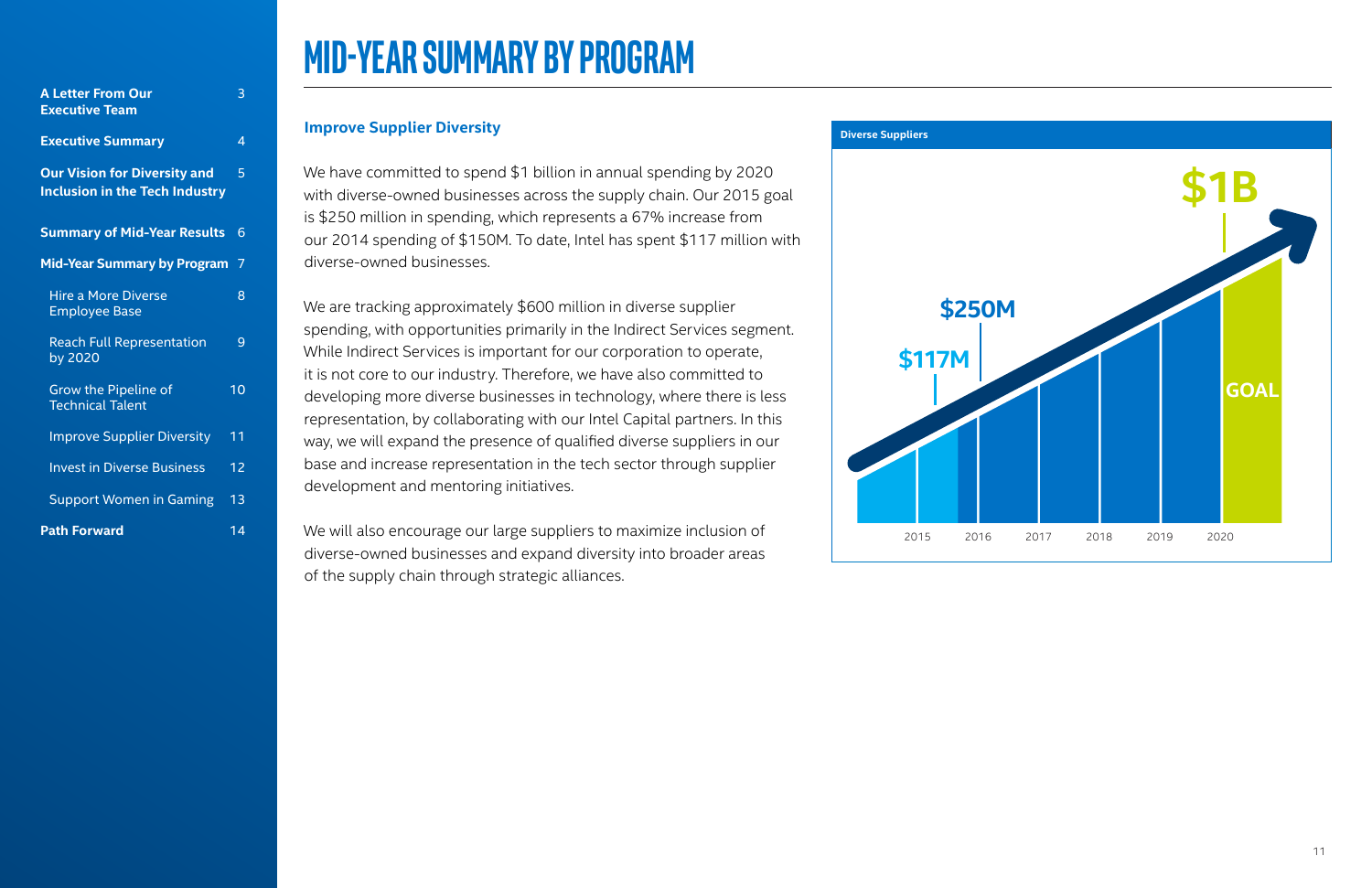#### **Invest in Diverse Businesses**

The Intel Capital Diversity Fund, announced in June 2015, identifies and invests in women- and minority-led businesses. As part of Intel Capital, the largest private venture engine in the industry, the Intel Capital Diversity Fund focuses \$125 million over five years on technology startups across a broad spectrum of innovative industries whose founder/CEO, or at least three members of its senior management team, is a woman or underrepresented minority. This fund is the largest of its kind in the country by a significant margin, further underscoring Intel's broad leadership commitment to diversity and inclusion in all aspects of its business. During the recent White House Demo Day focused on inclusive entrepreneurship, Intel was highlighted as the top institutional investor involved in startup efforts.

To date, nearly \$17 million has been invested in four firms: Brit + Co., CareCloud, Mark One, and Venafi. This represents 13% of the total fund. Later this year, two additional investments are expected to be announced as part of the Intel Capital Diversity Fund. In addition, two of the eight startups in the recently announced Intel Education Accelerator are led by women and/or underrepresented minorities. Startups selected for that program are eligible for up to \$100,000 in seed funding from Intel Capital.

### **Mid-Year Summary by Program**



| <b>A Letter From Our</b>                                                     | 3              |
|------------------------------------------------------------------------------|----------------|
| <b>Executive Team</b>                                                        |                |
| <b>Executive Summary</b>                                                     | 4              |
| <b>Our Vision for Diversity and</b><br><b>Inclusion in the Tech Industry</b> | 5              |
| <b>Summary of Mid-Year Results</b>                                           | $\overline{6}$ |
| <b>Mid-Year Summary by Program</b>                                           | 7              |
| <b>Hire a More Diverse</b><br><b>Employee Base</b>                           | 8              |
| <b>Reach Full Representation</b><br>by 2020                                  | 9              |
| Grow the Pipeline of<br><b>Technical Talent</b>                              | 10             |
| <b>Improve Supplier Diversity</b>                                            | 11             |
| <b>Invest in Diverse Business</b>                                            | 12             |
| <b>Support Women in Gaming</b>                                               | 13             |
| <b>Path Forward</b>                                                          | 14             |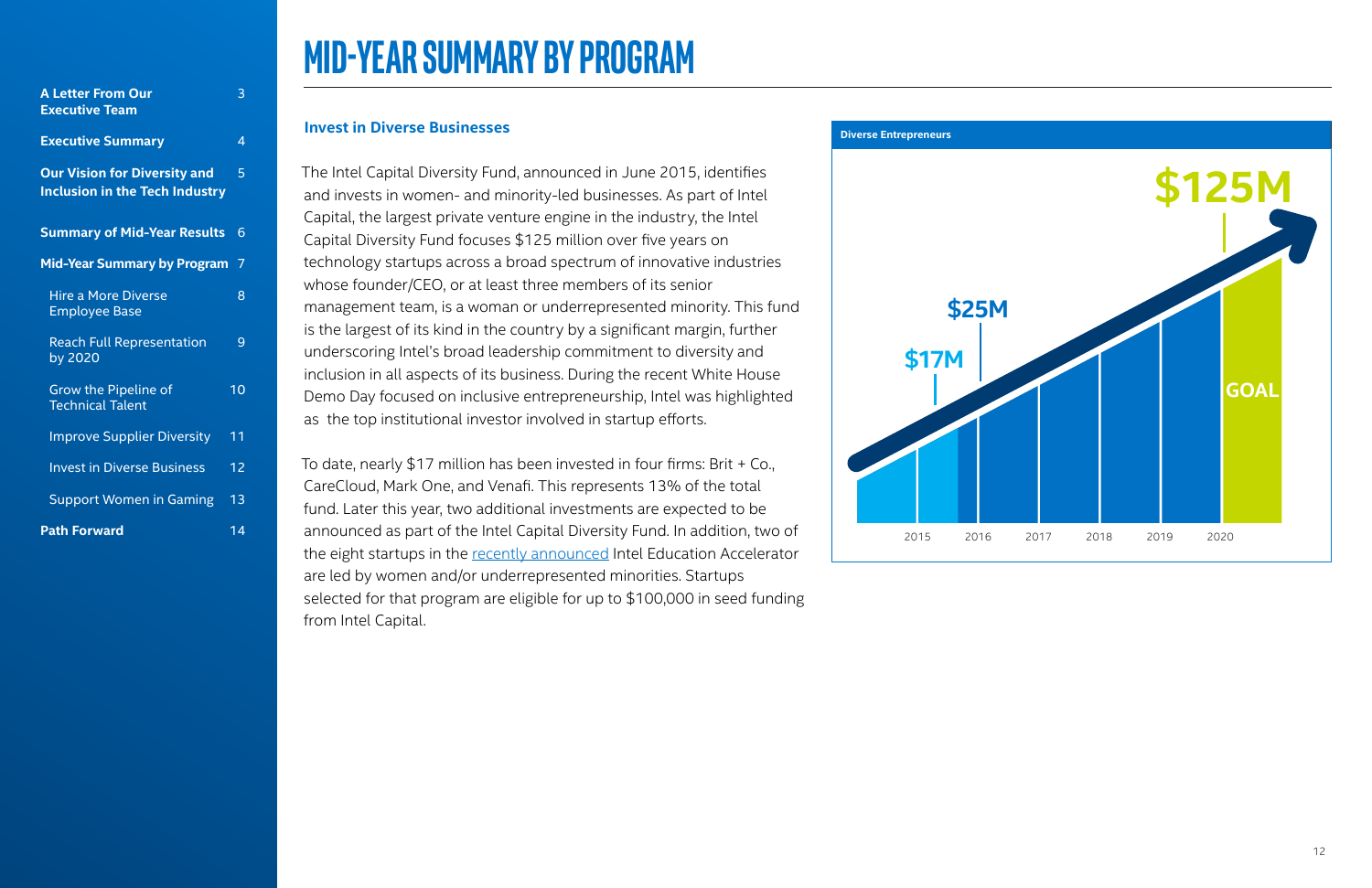### **Support Women in Gaming**

Similar to the larger tech sector, the video game industry mirrors a large gender disparity. A 2015 survey by the International Game Developers Association (IGDA) reported that 69% of its members were male. Intel has made several diversity-related investments in support of gaming this year, including:

- We partnered with the IGDA to bring female students to the Game Developer Conference in San Francisco and paired these students with mentors to immerse them into the industry.
- We sponsored Girls Make Games to help them expand their camps to more cities.
- The Two5Six festival created the Intel Two5Six Scholar Program, which is a game-design seminar for female students.
- We sponsored programs at the Nordic Games, E3 and Gamescom conferences.

We also focused on increasing inclusiveness among players and within gaming content. Intel and the Electronic Sports League brought a women's tournament to the finals of the Intel Extreme Masters competition in Katowice, Poland. We also announced lead sponsorship of CLG Red, the world champion female Counterstrike team. Our initial efforts have focused on bringing together gaming companies and developers to kick off the conversation and form alliances.







# **Mid-Year Summary by Program**

| <b>A Letter From Our</b><br><b>Executive Team</b>                            | З  |
|------------------------------------------------------------------------------|----|
| <b>Executive Summary</b>                                                     | 4  |
| <b>Our Vision for Diversity and</b><br><b>Inclusion in the Tech Industry</b> | 5  |
| <b>Summary of Mid-Year Results</b>                                           | 6  |
| <b>Mid-Year Summary by Program</b>                                           | 7  |
| <b>Hire a More Diverse</b><br><b>Employee Base</b>                           | 8  |
| <b>Reach Full Representation</b><br>by 2020                                  | 9  |
| Grow the Pipeline of<br><b>Technical Talent</b>                              | 10 |
| <b>Improve Supplier Diversity</b>                                            | 11 |
| <b>Invest in Diverse Business</b>                                            | 12 |
| <b>Support Women in Gaming</b>                                               | 13 |
| <b>Path Forward</b>                                                          | 14 |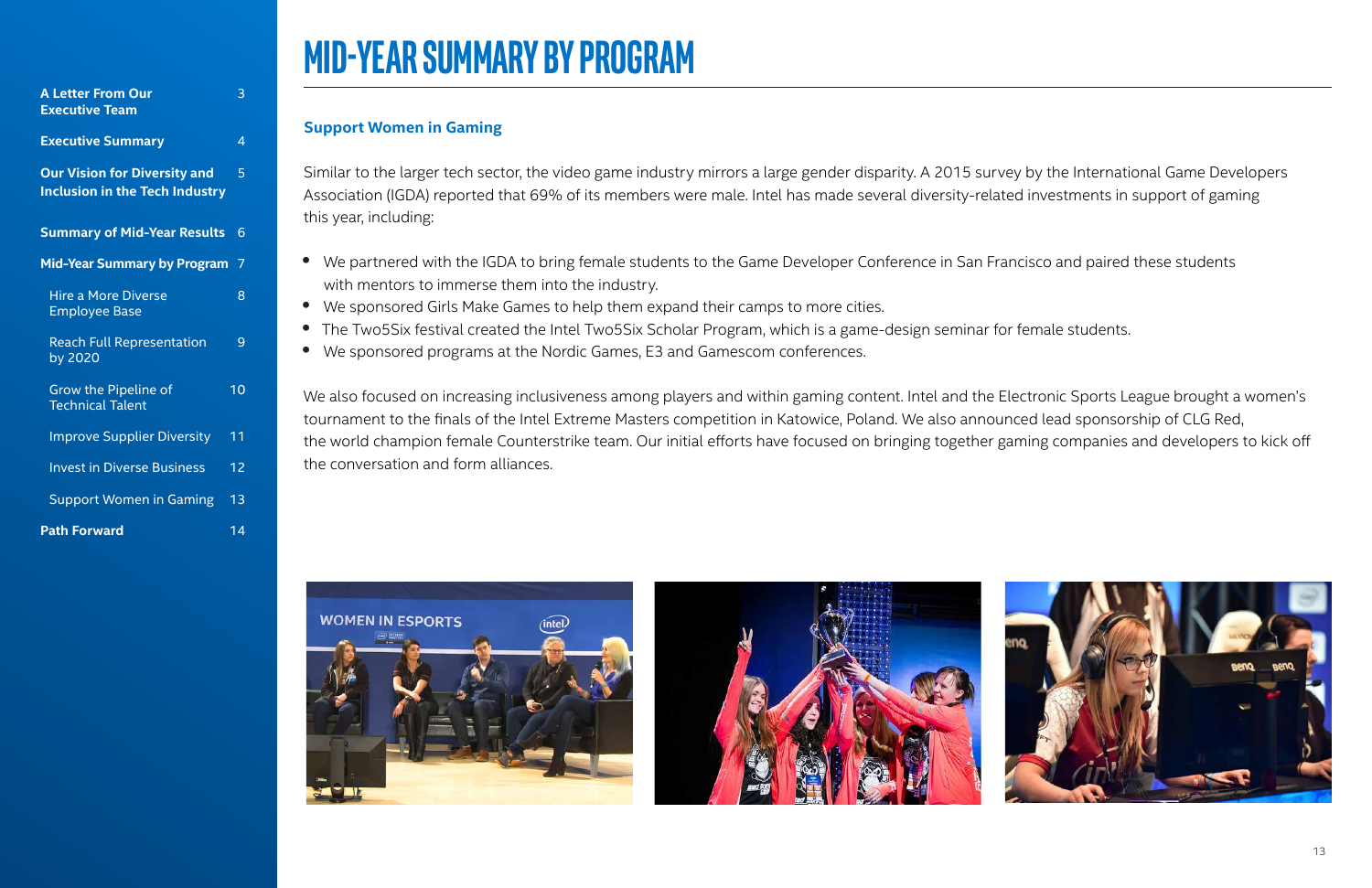### **PATH FORWARD**

This mid-year report reflects approximately six months of positive effort toward a multi-year goal. We are learning what works and what requires more focus. The path forward is clear.

- We will continue our focus on hiring, measuring progress, and evolving our processes to ensure we keep setting the standard for the industry which help us achieve our goals overall.
- We will continue to reinforce the many business practices that have been in place for years to ensure fairness and equity, including ensuring a diverse slate of candidates for open positions.
- We will continue our annual audit of performance review and promotion results to ensure parity.
- We will expand the scope of our annual compensation audit and drive pay parity, including additional audit of pay and benefits.
- We will leverage data analytics and our diversity dashboard and other reporting to provide early trends, inside and outside of the company.
- We will continue to partner with key organizations and universities to scale pipeline programs that will grow more diverse talent in Computer Science and Engineering.
- We will continue to collaborate across our industry to identify ways to create a more inclusive environment, like supporting Lean In women's circles.

### **Expanding Our Retention Efforts**

Building on this foundation of best practices, we intend to broaden our efforts, specifically around retention. Retention is a key issue for our industry at large. It is no surprise that Intel also faces challenges retaining key talent. While we are currently tracking to our goal of retention at parity, we would close our representation gaps even faster if we could improve retention at the same rate we have improved hiring.

Industry research indicates that diverse employees may experience isolation, often don't have access to networks and are often negatively impacted by workplace culture. Over the past decade, Intel has provided training in areas of unconscious bias and micro inequities to thousands of managers and employees around the world. We have learned that awareness is an important first step but that training alone doesn't drive behavior change.

As we expand our efforts focused on improving retention, we will pursue three key paths:

- Evaluate and expand our benefits and services to deliver customizable benefits that motivate and excite our employees.
- Design a comprehensive retention framework to specifically address the issues of isolation, lack of networks, and culture.
- Reach our entire management population with development training aimed at culture change and creating a climate of inclusion for all of our employees.

It will take some time to show significant improvements in all these areas, but our vision is clear: we want all employees motivated, inspired, and engaged every day in achieving Intel's vision.

For more information, visit intel.com/diversity

| <b>A Letter From Our</b>                                                     | 3  |
|------------------------------------------------------------------------------|----|
| <b>Executive Team</b>                                                        |    |
| <b>Executive Summary</b>                                                     | 4  |
| <b>Our Vision for Diversity and</b><br><b>Inclusion in the Tech Industry</b> | 5  |
| <b>Summary of Mid-Year Results</b>                                           | 6  |
| <b>Mid-Year Summary by Program</b>                                           | 7  |
| <b>Hire a More Diverse</b><br><b>Employee Base</b>                           | 8  |
| <b>Reach Full Representation</b><br>by 2020                                  | 9  |
| Grow the Pipeline of<br><b>Technical Talent</b>                              | 10 |
| <b>Improve Supplier Diversity</b>                                            | 11 |
| <b>Invest in Diverse Business</b>                                            | 12 |
| <b>Support Women in Gaming</b>                                               | 13 |
| <b>Path Forward</b>                                                          | 14 |